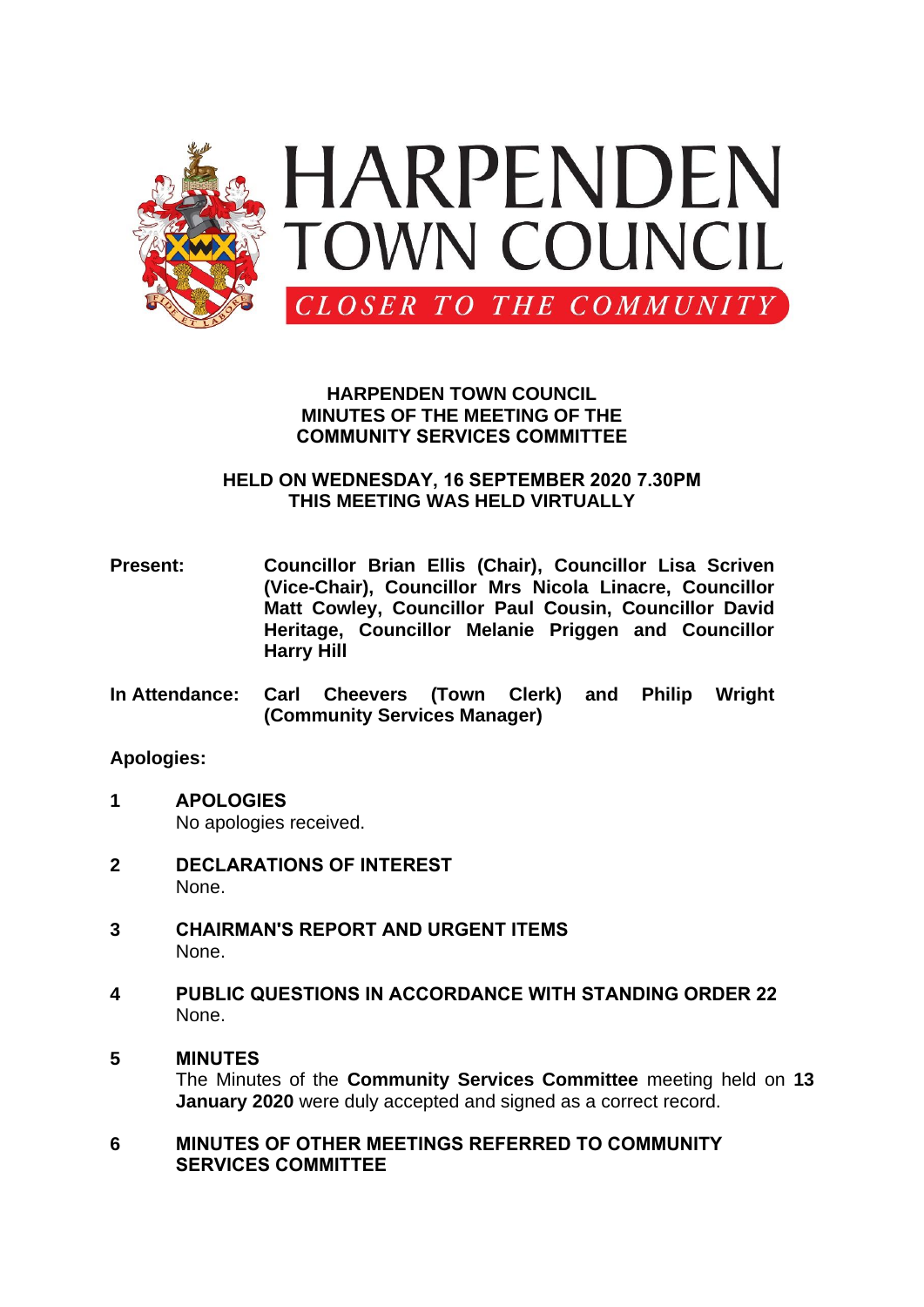The Minutes of the **Allotments Working Party** meeting held on **25 February 2020** were received.

The Minutes of the **Christmas Carnival Working Party** meeting held on **9 December 2019** were received.

The Minutes of the **Youth Engagement Working Party** meeting held on **23 July 2020** were received.

The Minutes of the **Christmas Lights Contractor Working Party** meeting held on **30 July 2020** were received.

# **7 OFFICERS' REPORTS**

### **7.1 FORWARD PLANNER AND RESOLUTION TRACKER**

The Committee received a report from the Democratic Services & Civic Officer.

The Committee **RESOLVED** to:

- *(i) Note and approve the Forward Planner attached at Appendix A.*
- *(ii) Note the Resolution Tracker attached at Appendix B and approve the removal of those resolutions marked complete.*

### **7.2 PUBLIC REALM IMPROVEMENT PLAN**

The Committee considered a report by the Town Clerk.

The Committee **RESOLVED** to:

- *(i) Agree the spaces in the scope of the Plan as set out in para 3.3.*
- *(ii) Submit any initial ideas for improvements to the public realm to the Town Clerk after the meeting.*

### **7.3 PURCHASE OF NEW VEHICLES AND EQUIPMENT**

The Committee considered a report by the Community Services Manager.

The Committee **RESOLVED** to:

*Approve the release of £90k from Capital Reserves in order to deliver the vehicles improvements and additional equipment that was agreed by Council on 18 May.*

#### **7.4 HARPENDEN IN BLOOM COMPETITIONS**

The Committee considered a report by the Community Services Manager.

The Committee **RESOLVED** to:

*Approve the 2021 competitions as outlined at paragraphs 3.5 and 3.6.*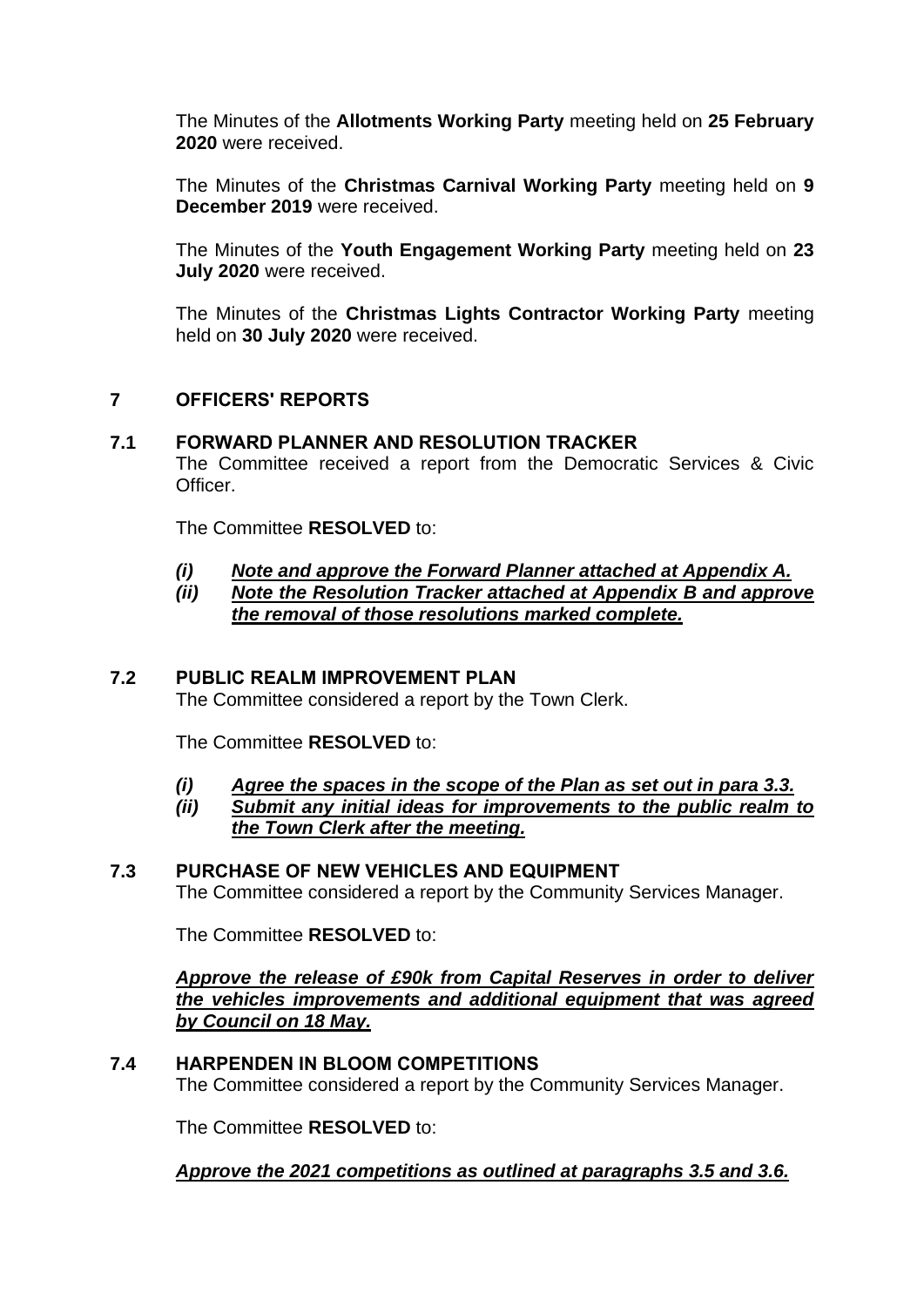## **7.5 TREE PLANTING AND WOODLAND COVER**

The Committee considered a report by the Community Services Manager.

The Committee **RESOLVED** to:

- *(i) Approve the delivery of planting at the sites marked 'yes' in Appendix B.*
- *(ii) Approve the planting of a memorial oak tree on the Common adjacent to the A1081 St Albans Road, just south of the Baa Lambs Car Park.*
- *(iii) Approve that officers work with the Mayor's Charity the Human Milk Foundation to plant trees in line with Baby Loss Awareness Week.*

The Chair requested that the residents' guide be presented to the January meeting.

### **7.6 BUDGETARY CONTROL 2020/21**

The Committee considered a report by the Finance Manager.

The Committee **RESOLVED** to:

### *Note the report.*

#### **7.7 BUDGET 2021/22**

The Committee considered a report by the Finance Manager.

The Committee **RESOLVED** to:

- *(i) Note the budget timetable in paragraph 3.5.*
- *(ii) Note the proposed growth items as detailed in paragraph 3.7.*

### **7.8 BOARDWALK BATFORD SPRINGS NATURE RESERVE**

The Committee considered a report by the Project Manager.

The Committee **RESOLVED** to:

- *(i) Approve the release of £100k Capital Reserves to deliver the Boardwalk project.*
- *(ii) Approve that the preferred contractor (Maydencroft Ltd), be awarded the Project subject to a reasonable review of their Tender price.*
- *(iii) Approve that once in contract with the preferred contractor, the 10 outstanding Planning Conditions are discharged as a priority to ensure that works commence within the given timeframe (October 2020 – March 2021). The Planning Conditions can only be discharged with the assistance of the contractor.*
- *(iv) Approve the timeframe as set out, subject to the approval of*